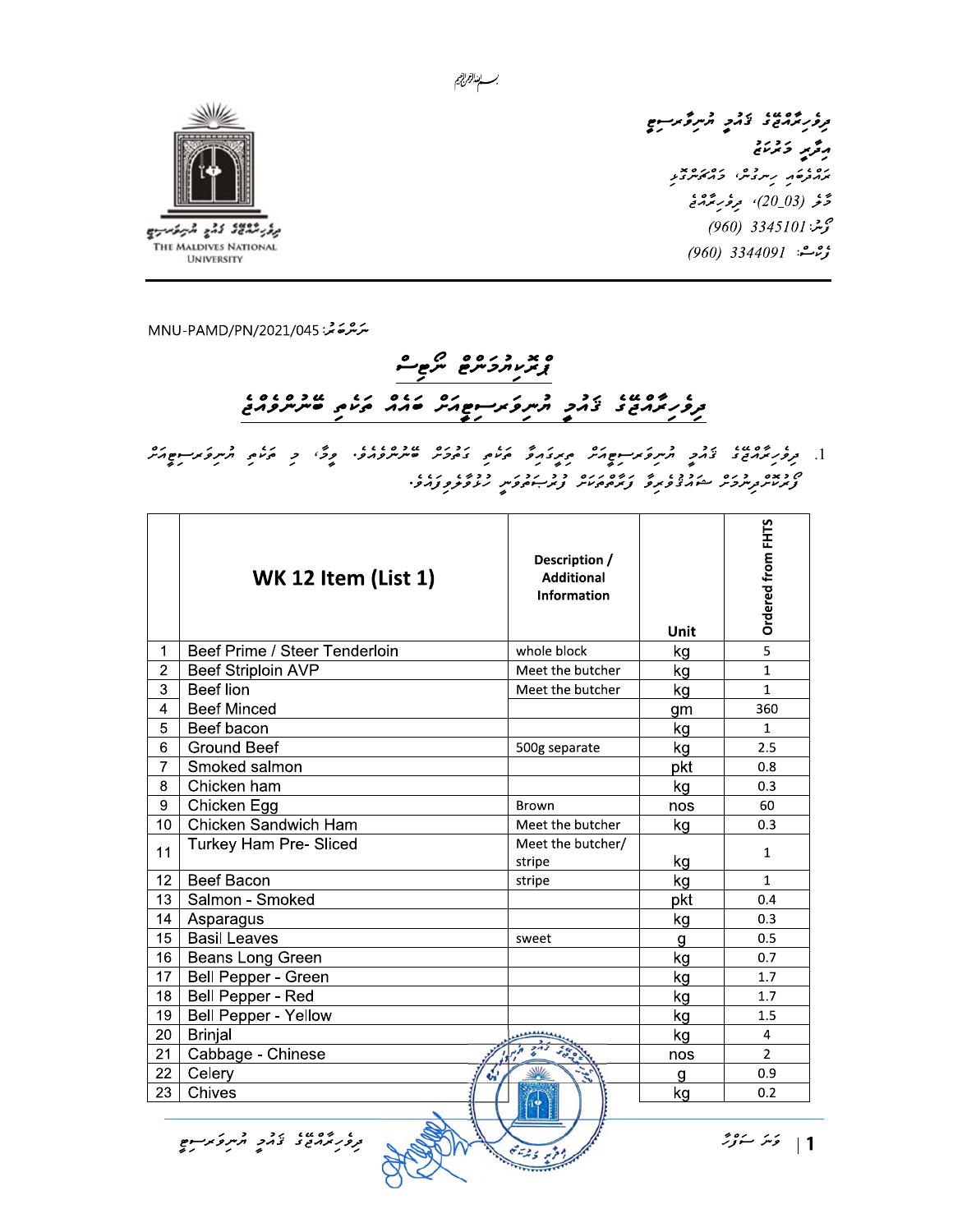| 24 | Cucumber - Lebanese    |                 | kg           | 6              |
|----|------------------------|-----------------|--------------|----------------|
| 25 | <b>Fresh Parsley</b>   |                 | $\mathbf{g}$ | 650            |
| 26 | Fresh Oregano          |                 | kg           | $\overline{2}$ |
| 27 | <b>Fresh Rosemary</b>  |                 | kg           | 0.35           |
| 28 | Fresh Tarragon         |                 | kg           | 0.29           |
| 29 | Fresh Thyme            |                 | g            | 320            |
| 30 | Garlic                 |                 | kg           | 7.5            |
| 31 | Jalapeno               |                 | kg           | 0.35           |
| 32 | Lemon                  |                 | nos          | 20             |
| 33 | Lettuce Iceberg        |                 | nos          | 4.5            |
| 34 | Lettuce Romaine        |                 | nos          | 5              |
| 35 | Lime                   |                 | kg           | 2.5            |
| 36 | <b>Mint Leaves</b>     |                 | kg           | 0.4            |
| 37 | Onion                  |                 | kg           | $\overline{2}$ |
| 38 | Onion Red              |                 | kg           | 1.6            |
| 39 | <b>Onion Spring</b>    |                 | kg           | 0.24           |
| 40 | Parsley                |                 | kg           | 0.2            |
| 41 | Potato - Baby          |                 | kg           | 1.7            |
| 42 | Potato New (Chats)     |                 | kg           | 1.9            |
| 43 | Potatoes               |                 | kg           | 5              |
| 44 | Tomato - Cherry Red    | red & yellow    | kg           | 3.5            |
| 45 | Apple - Green          |                 | nos          | 24             |
| 46 | Avocado                |                 | nos          | 6              |
| 47 | Banana - Local         |                 | nos          | 25             |
| 48 | Mango Ripe             | sweet 2 nos big | kg           | $\overline{2}$ |
| 49 | Raspberry              | fresh           | g            | 250            |
| 50 | Rock Melon             |                 | kg           | $\mathbf{1}$   |
| 51 | Strawberry             | fresh           | g            | 250            |
| 52 | Watermelon             |                 | kg           | $\mathbf{1}$   |
| 53 | Carrots                |                 | g            | 500            |
| 54 | Mushroom fresh         |                 | g            | 500            |
| 55 | Small Chili            |                 | g            | 20             |
| 56 | Tomato sauce for pasta | Passata         | Itr          | $\overline{2}$ |

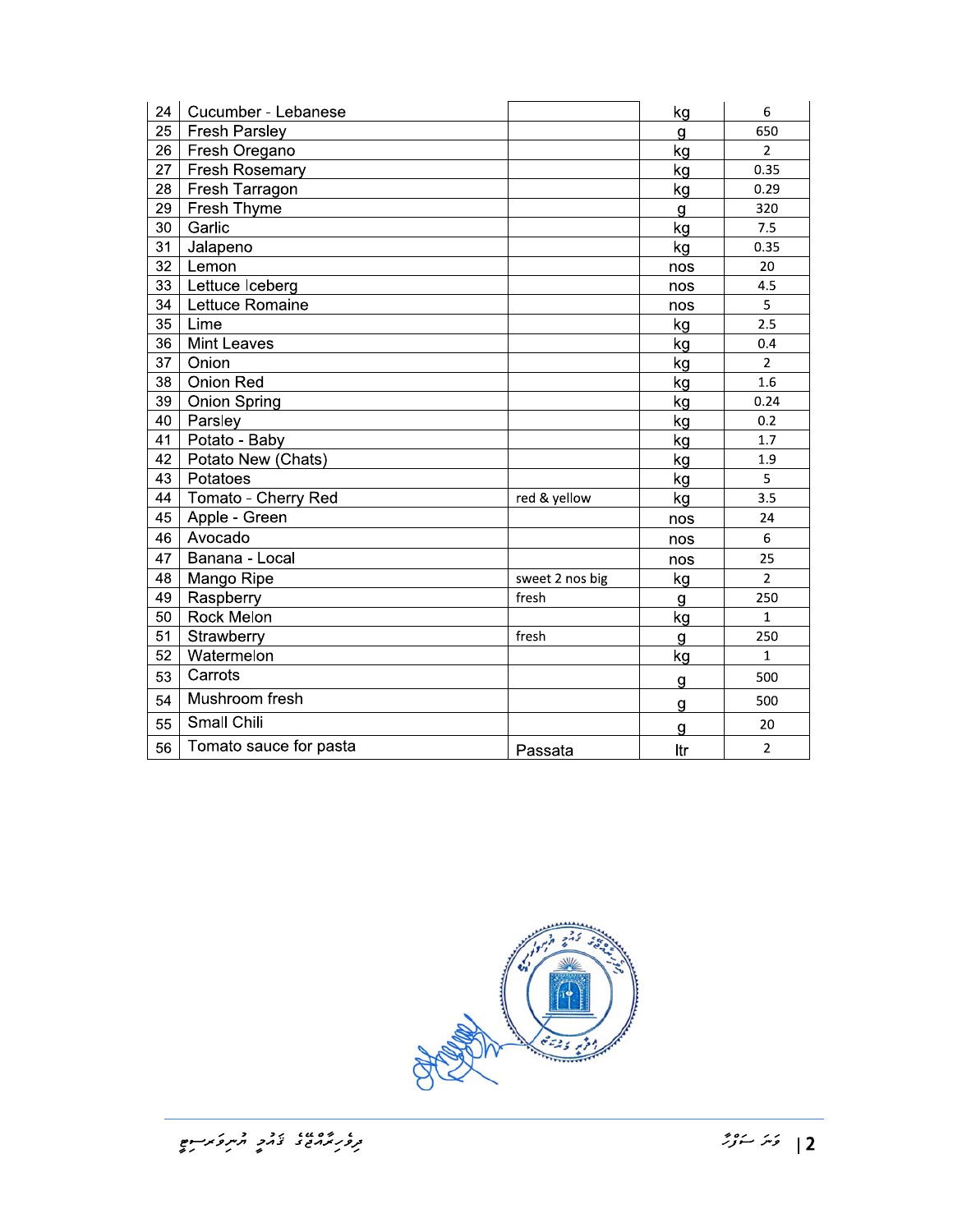|                                                                                               | <b>WK 12 Item (List 2)</b>         | Description /<br><b>Additional</b><br><b>Information</b> | Unit | Ordered from<br><b>FHTS</b> |
|-----------------------------------------------------------------------------------------------|------------------------------------|----------------------------------------------------------|------|-----------------------------|
| 1                                                                                             | <b>Frozen Fruits Blueberry</b>     | 250g                                                     | pkt  | $\mathbf{1}$                |
| 2                                                                                             | Frozen Fruits Raspberry            | 250g                                                     | pkt  | 1                           |
| 3                                                                                             | Frozen Fruits Strawberry           | 250g                                                     | pkt  | 1                           |
| 4                                                                                             | <b>Frozen Coconut Puree</b>        |                                                          | ltr  | $\overline{2}$              |
| 5                                                                                             | Frozen Mango Puree                 | Ponthier / Boiron                                        | kg   | 1                           |
| 6                                                                                             | <b>Frozen Passion Puree</b>        | Ponthier / Boiron                                        | ltr  | $\overline{2}$              |
| 7                                                                                             | Frozen Strawberry Puree            | Ponthier / Boiron                                        | ltr  | $\overline{2}$              |
| 8                                                                                             | Anchovies In Olive Oil             |                                                          | pkt  | 6                           |
| $\boldsymbol{9}$                                                                              | Capers                             | small btl                                                | btl  | 2.2                         |
| 10                                                                                            | Chick Pea                          |                                                          | can  | 2                           |
| 11                                                                                            | Tuna Chunk in Oil                  |                                                          | can  | 6                           |
| 12                                                                                            | Coffee - Instant (Nescafe)         | 500 <sub>g</sub>                                         | tin  | $\mathbf{1}$                |
| 13                                                                                            | Butter Unsalted (227 gm) Anchor    | 510g                                                     | pc   | 7                           |
| 14                                                                                            | Cheese Cheddar                     | slice                                                    | pkt  | 4                           |
| 15                                                                                            | <b>Cheese Emmental</b>             |                                                          | kg   | 4                           |
| 16                                                                                            | Cheese Feta in oil                 |                                                          | kg   | 0.2                         |
| 17                                                                                            | Cheese Parmesan Block Grana Padano |                                                          | g    | 540                         |
| 18                                                                                            | Cheese Ricotta                     |                                                          | kg   | 0.2                         |
| 19                                                                                            | Cheese Slice Cheddar (12 slices)   |                                                          | pkt  | $\overline{2}$              |
| 20                                                                                            | <b>Cheese Cream</b>                |                                                          | kg   | 0.5                         |
| 21                                                                                            | Peanut Oil                         |                                                          | ltr  | 1                           |
| 22                                                                                            | <b>Balsamic Vinegar</b>            | White                                                    | btl  | $\overline{2}$              |
| 23                                                                                            | White Vinegar                      |                                                          | btl  | 3                           |
| 24                                                                                            | <b>Bread Sandwich</b>              | white                                                    | loaf | 5                           |
| 25                                                                                            | <b>Burger Bun</b>                  |                                                          | nos  | 14                          |
| 26                                                                                            | <b>Tortillas Sheet</b>             | Corn                                                     | pkt  | $\mathbf{1}$                |
| 27                                                                                            | <b>French Bread</b>                |                                                          | nos  | 4                           |
| 28                                                                                            | Bread - Brown                      |                                                          | nos  | 8                           |
| 29                                                                                            | <b>Dijon Mustard</b>               |                                                          | btl  | $\mathbf{1}$                |
| 30                                                                                            | <b>Salt Fine</b>                   |                                                          | pkt  | 1                           |
| 31                                                                                            | Sour Cream                         |                                                          | ltr  | 0.6                         |
| 32                                                                                            | All Purpose Flour                  |                                                          | kg   | $\overline{2}$              |
| 33                                                                                            | Potato's                           |                                                          | kg   | $\overline{2}$              |
| 34                                                                                            | <b>Black Pepper course</b>         |                                                          | kg   | 0.2                         |
| 35                                                                                            | Thai Fish Sauce                    |                                                          | btl  | $\mathbf{1}$                |
| 36                                                                                            | <b>Nut Almond Flake</b>            |                                                          | g    | 240                         |
| 37                                                                                            | <b>Nut Hazelnuts Shelled</b>       |                                                          | kg   | 0.4                         |
| 38                                                                                            | <b>Cocktail Toothpick</b>          |                                                          | pkt  | 4                           |
| 39                                                                                            | Disposable Hand Glove              |                                                          | box  | 8                           |
| 40                                                                                            | <b>Kitchen Tissue Rolls</b>        | large rolls                                              | nos  | 24                          |
| 41                                                                                            | Passionfruit                       |                                                          | nos  | 10                          |
| 42                                                                                            | Whipping cream Elle & Vire         |                                                          | ltr  | $\mathbf{2}$                |
| 43                                                                                            | Kalamata Olives                    |                                                          | btls | 5                           |
| 44                                                                                            | Tofu                               |                                                          |      | 0.2                         |
| 45                                                                                            | <b>Coriander Fresh</b>             |                                                          | gm   | 0.6                         |
| gm<br>$\left  \begin{array}{cc} \hat{z} & \hat{z} \\ \hat{z} & \hat{z} \end{array} \right  =$ |                                    |                                                          |      |                             |
|                                                                                               |                                    |                                                          |      |                             |

 $\frac{1}{2}$   $\frac{1}{2}$   $\frac{1}{2}$   $\frac{1}{2}$   $\frac{1}{2}$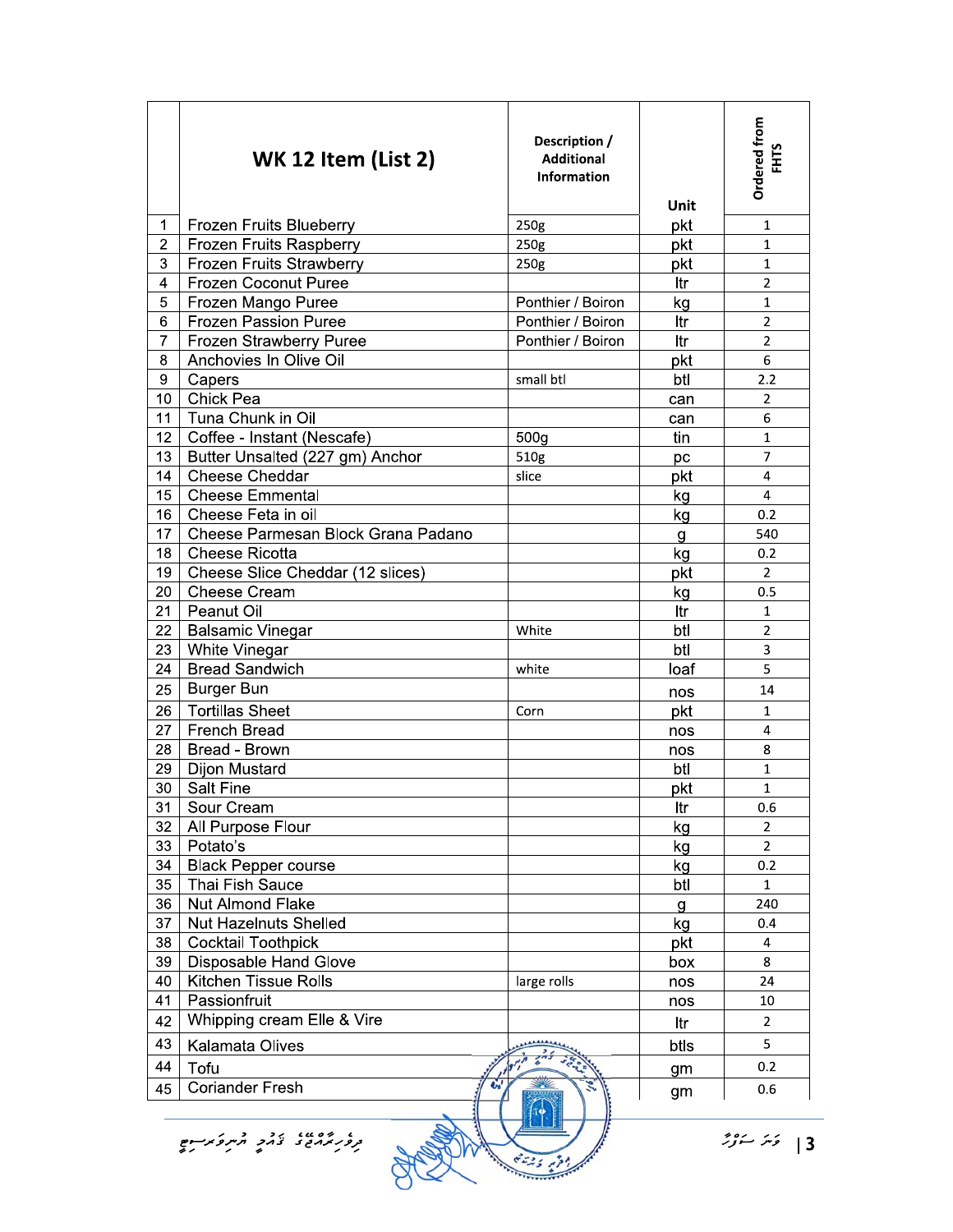| 46 | <b>Steak Seasoning</b> | btl | $\overline{2}$ |
|----|------------------------|-----|----------------|
| 47 | Bagel buns             | nos | 14             |
| 48 | <b>Fine Beans</b>      | kg  | 1.4            |
| 49 | fresh raspberry        | gm  | 125            |
| 50 | fresh Red current      | gm  | 125            |
| 51 | Fresh blueberry        | gm  | 250            |
| 52 | creme Fraiche          | gm  | 250            |
| 53 | <b>Shallots</b>        | gm  | 200            |
| 54 | Vegetable oil          | ltr | $\overline{2}$ |
| 55 | <b>Tuna Steaks</b>     | nos | 20             |
| 56 | Tangerine              | g   | 250            |
| 57 | Lamb cutlets           | nos | 25             |

- 
- <u>procurement@mnu.edu.mv</u> ک<sup>ی</sup>ژ گاھ شوَ گھ پر قرم کرو دی گروم کر دی گروم سو کرد کرد کرد کرد کرد کرد کرد.<br>Drocurement@mnu.edu.mv ر در در در در در در در در در در دور 3345109 3345110 ، 1345111 شرق 3345148 کمیل در در در در در در در در در در د ، ، ، ، ، .<br>شعر فر قو .

 $2021$  جۇڭ ھەمد